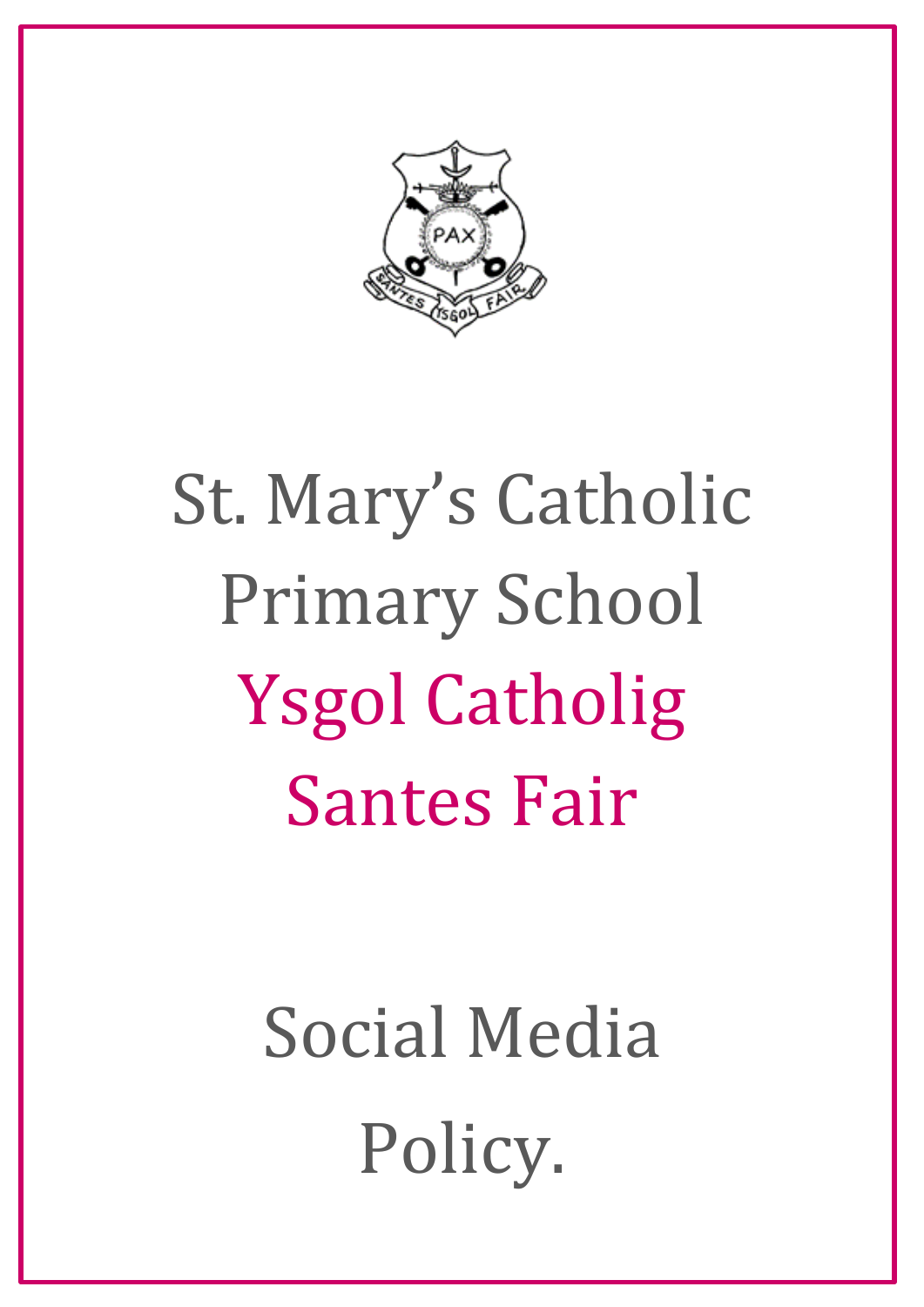## Our Mission Statement



Our aims are designed to allow us to live out the Mission Statement.

#### School Aims

- a. To create a community where love, peace and joy are present and to be true to the values of the Gospel and to make our Catholic faith alive by building such a community.
- b. To develop a dynamic interaction between home, school and parish and provide a formation for each child to realise their full potential in all aspects of spiritual and moral development.
- c. To develop a zest for life and an enjoyment of learning.
- d. To allow children to respect all forms of life.
- e. To achieve high standards in academic learning.
- f. To develop creativity and a love of art, music and drama.
- g. To encourage children to learn physical skills and a knowledge and control over their own bodies to compete against themselves and others in order to raise their performance.
- h. To have experience of the Welsh Language and be introduced to Welsh culture and others from around the world to reflect the cosmopolitan nature of our school.
- i. To make sense of the world around them scientifically and by understanding other people, their history and their environment.
- j To foster good attitudes and appropriate behaviour, manners and dress.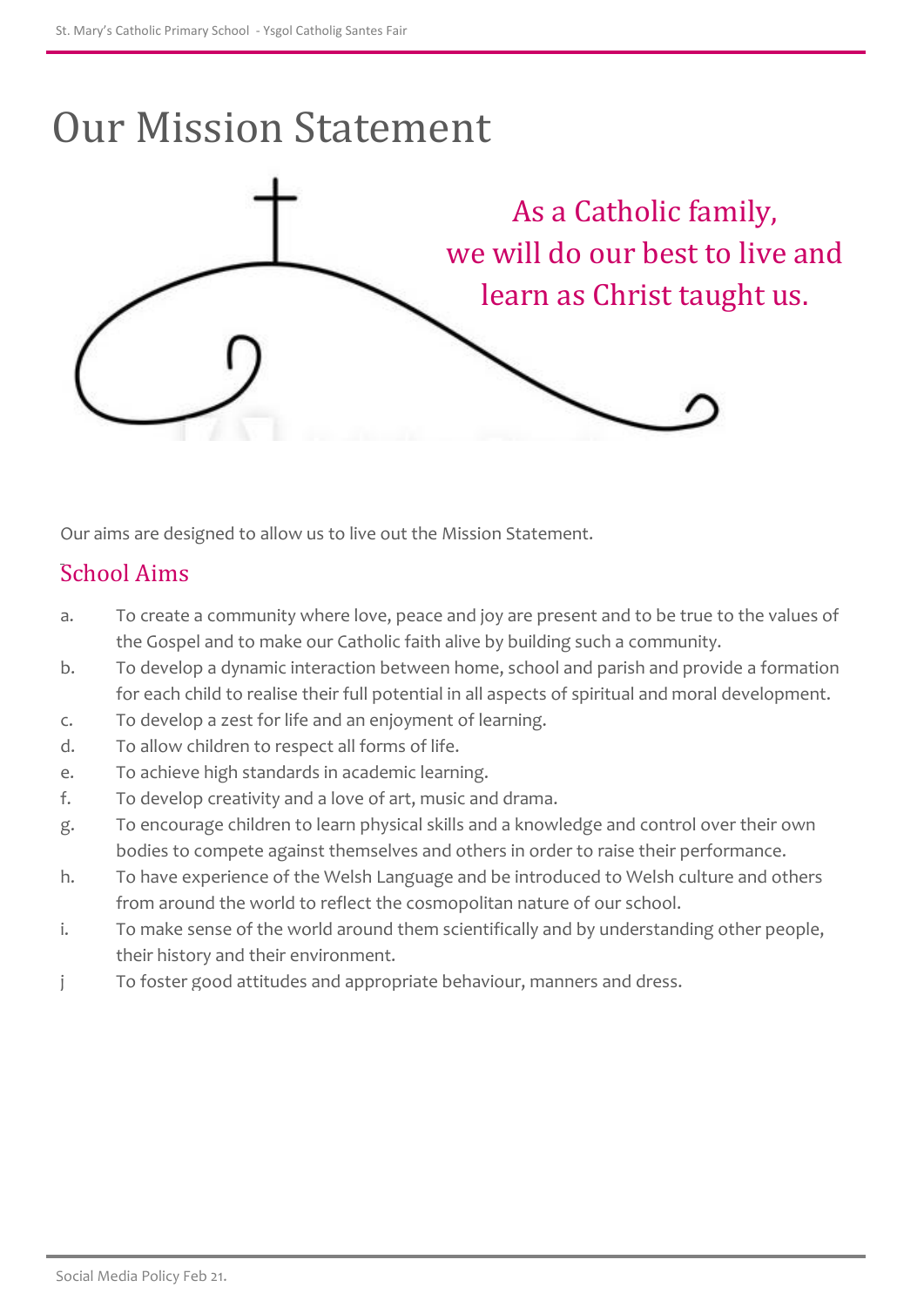## Social Media Policy

#### Context

This policy aims to give clear guidance to all staff in relation to the use of social media. The school recognises that social media provides many excellent opportunities to enhance the manner in which we are able to communicate with parents and the wider world. These opportunities bring some risks with them and therefore, it is essential that all staff are aware of those practices which are acceptable and those that are not.

#### Who is Covered by this Policy?

This policy covers all individuals working at all levels and grades within the school, including senior managers, officers, governors, employees, consultants, contractors, trainees, homeworkers, part-time and fixed-term employees, casual and agency staff and volunteers (collectively referred to as Staff in this policy). Third parties who have access to our electronic communication systems and equipment are also required to comply with this policy.

#### Scope and Purpose of this Policy.

This policy deals with the use of all forms of social media including Facebook, Twitter, Schoop, all other social networking sites, and all other internet postings, including blogs.

It applies to the use of social media for both work and personal purposes, whether during work hours or otherwise. The policy applies regardless of whether the social media is accessed using our IT facilities and equipment or equipment belonging to members of staff.

Breach of this policy may result in disciplinary action up to and including dismissal.

#### Positive Use of Social Media.

We will use social media to:

- Keep members of the community informed about the life and work of the school. **Whole school information** will be shared via Facebook and Twitter (and any other sanctioned platforms). This may include updates on:
- Parental Consultation Meetings.
- Key dates.
- INSET Days.
- Productions.
- Governors' Reports to Parents.
- Assemblies.
- Sporting events.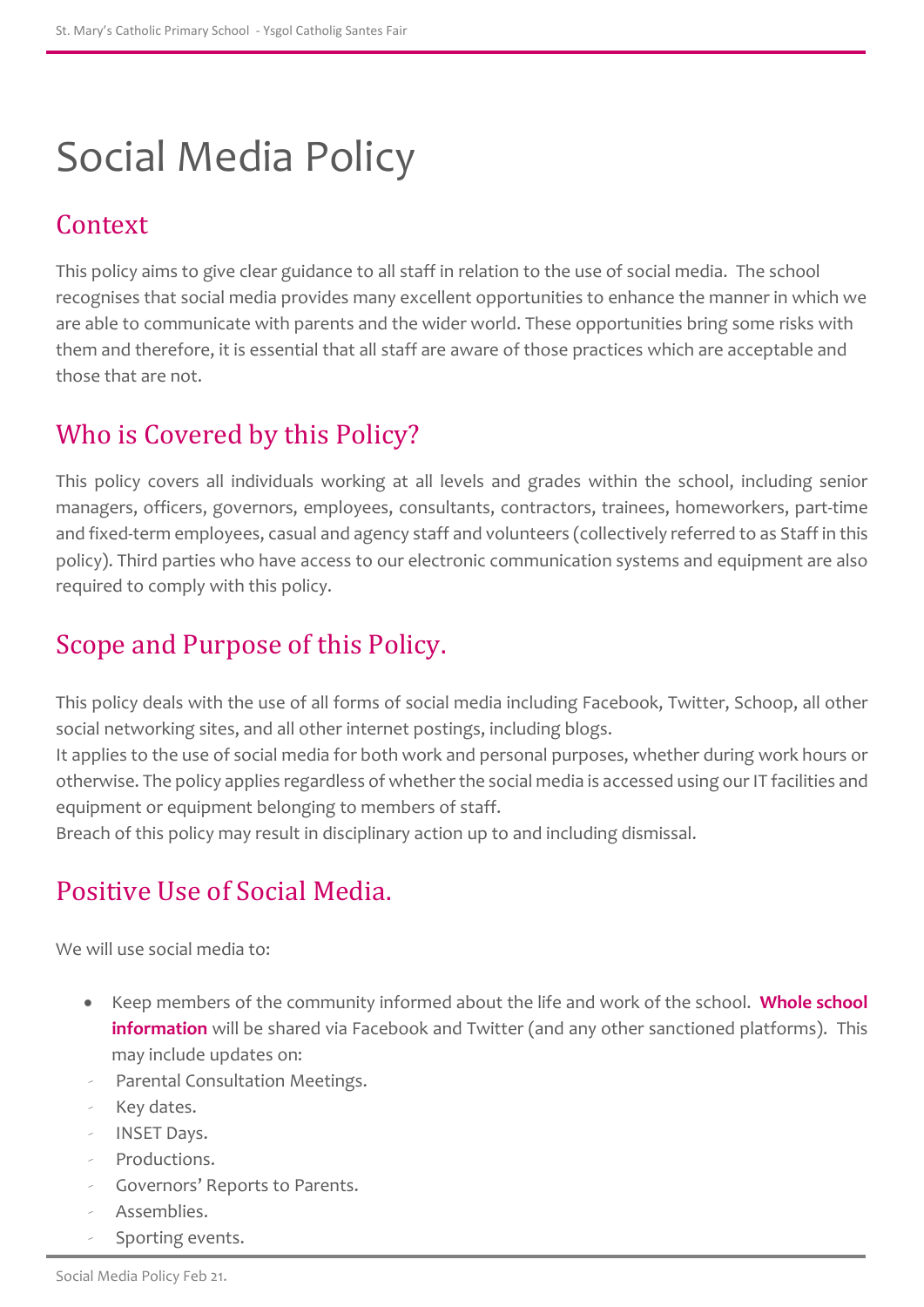- Fund raising activities.
- The work of the Friends of St. Mary's (PTA).
- Extra-curricular activities and
- Examples of everyday school life and learning.
- Inform parents about **individual class issues** via Class Dojo. This may include updates on:
- Home learning.
- Changes to routines and
- Class trips

Social Media must not be used to:

a) Breach our obligations with respect to the rules of relevant regulatory bodies.

b) Breach any obligations relating to confidentiality.

c) Breach our Disciplinary Rules.

d) 'Friend' a pupil or parent (unless the parent is in the staff member's immediate family).

e) Defame or disparage the school, its governors, its staff, its pupils or parents, its affiliates, partners, suppliers, vendors or other stakeholders.

f) Harass or bully other Staff in any way or breach our Anti-harassment and Anti-bullying Policies.

g) Unlawfully discriminate against other Staff or third parties or breach our Equal Opportunities Policy;

h) Breach our Data Protection Policy (for example, never disclose personal information about a colleague, pupil or parent online).

i) Breach any other laws or ethical standards (for example, never use social media in a false or misleading way, such as by claiming to be someone other than yourself or by making misleading statements).

j) Provide references for other individuals on social media or professional networking sites, as such references, positive or negative, can be attributed to the school and create legal liability for both the author of the reference and for the organisation.

#### Personal use of Social Media

Personal use of social media is never permitted during working time or by means of our computers, networks and other IT resources and communications systems.

Staff should not use a work email address to sign up to any social media and any personal social media page should not make reference to their employment with the school. Staff must not take photographs or posts from social media that belongs to the school for their own personal use.

#### Monitoring

The contents of our IT resources and communications systems are the School's property. Therefore, staff should have no expectation of privacy in relation to any message, files, data, document, facsimile, telephone conversation, social media post, conversation or message, or any other kind of information or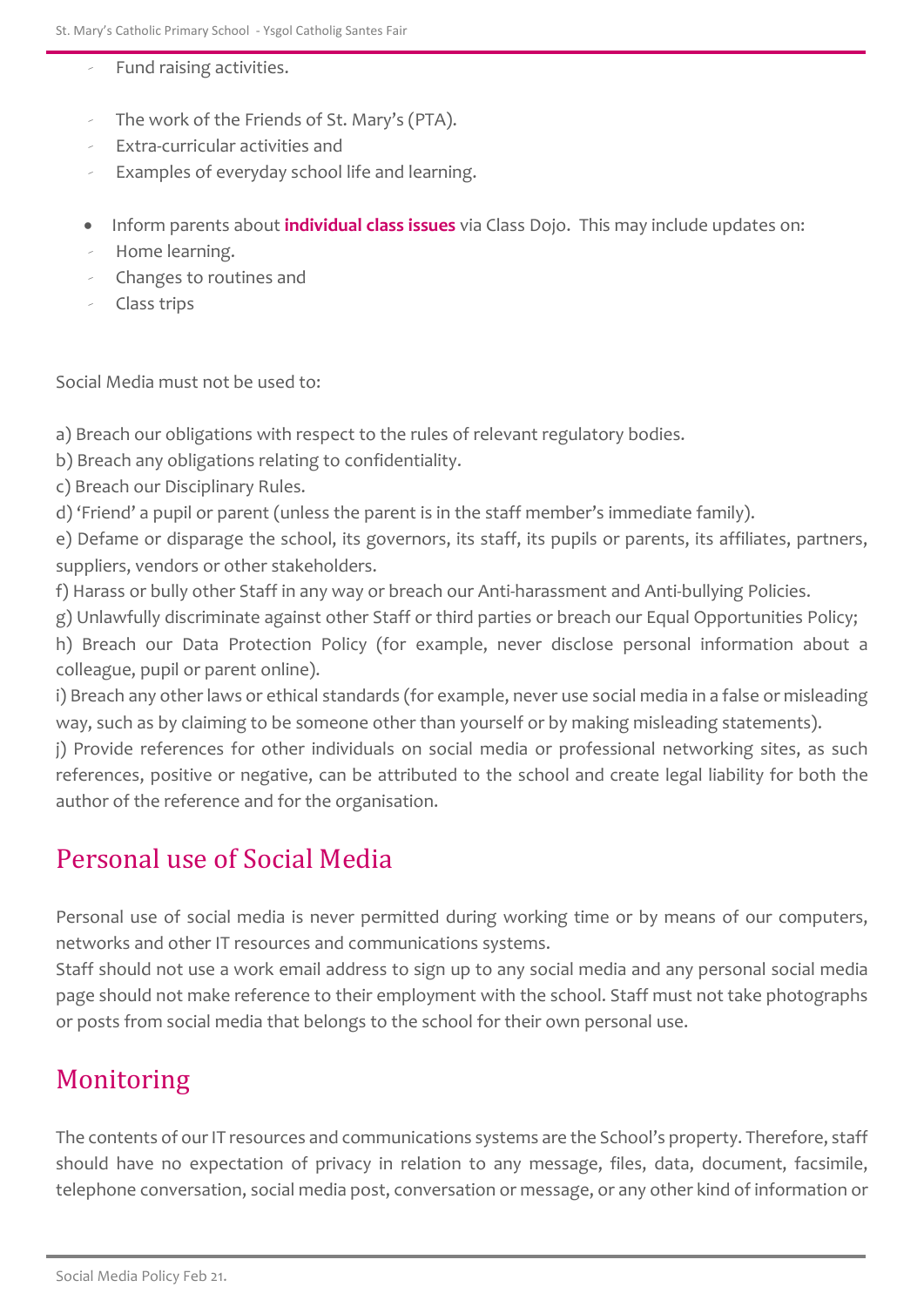communications transmitted to, received or printed from, or stored or recorded on our electronic information and communications systems.

The School reserves the right to monitor, intercept and review, without notice, staff activities using our IT resources and communications systems, including but not limited to social media postings and activities, to ensure that our rules are being complied with and for legitimate business purposes and you consent to such monitoring by your acknowledgement of this policy and your use of such resources and systems.

All Staff are advised not to use our IT resources and communications systems for any matter that he or she wishes to be kept private or confidential from the School.

#### Responsible Use of Social Media

The following sections of the policy provide staff with common-sense guidelines and recommendations for using social media responsibly and safely.

#### Photographs for use of Social Media

Any photographs for social media posts may only be taken using school cameras/devices or devices that have been approved in advance by the Headteacher (or the Deputy in his absence). When any device is used that does not belong to the school all photographs must be deleted immediately from the device, once the photographs have been uploaded to a device belonging to the School.

#### Staff Protocol for use of Social Media

When any post is going to be made on the school's own social media platforms the following steps must be taken:

1. Ensure that permission from the child's parent has been sought before information is used on social media (via Parent / Carer Social Media Agreement signed on admission).

2. Ensure that there is no identifying information relating to a child/children in the post - for example any certificates in photographs are blank/without names or the child's name cannot be seen on the piece of work.

3. The post must be positive in nature and relevant; relating to the children, the good work of staff, the school or any achievements.

4. Social media can also be used to issue updates or reminders to parents/carers.

#### Protecting our business reputation

Staff must not post disparaging or defamatory statements about:

i. The School.

ii. Current, past or prospective Staff.

iii. Current, past or prospective pupils.

iv. Parents, carers or families of (iii)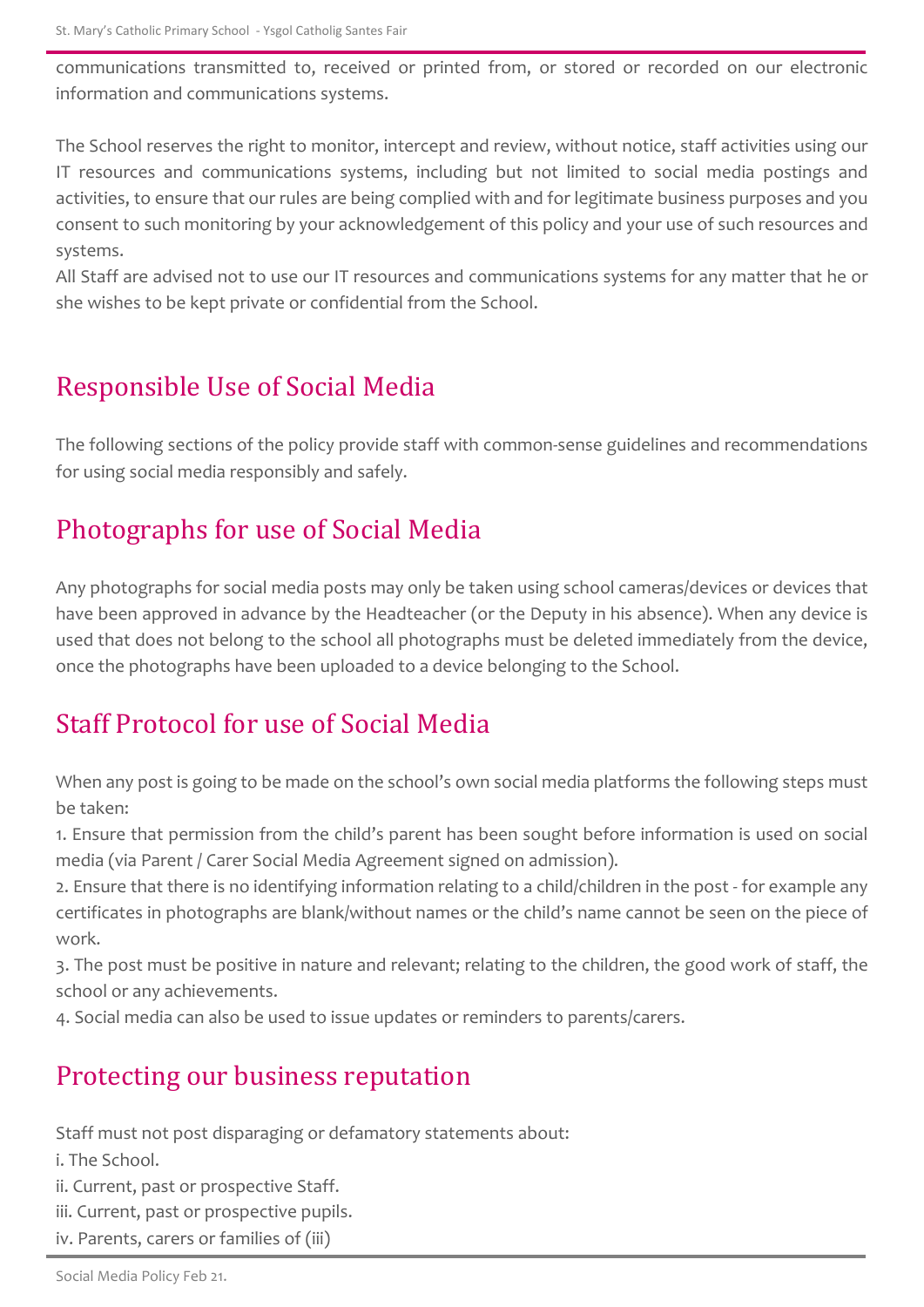v. The school's suppliers and services providers; and

vi. Other affiliates and stakeholders.

Staff should avoid social media communications that might be misconstrued in a way that could damage the school's reputation, even indirectly.

If Staff are using social media they should make it clear in any postings that they are speaking on their own behalf. Staff should write in the first person and use a personal rather than a school e-mail address when communicating on social media.

Staff are personally responsible for what they post on social media. Staff should remember that what they publish might be available to be read globally (including within the school itself, by future employers and by social acquaintances) for a long time. Staff should keep this in mind before they post content. If Staff disclose whether directly or indirectly their affiliation to the School as a member of Staff whether past, current or prospective, they must also state that their views do not represent those of the school.

Staff must ensure that their profile and any content posted are consistent with the professional image they are required to present to colleagues, pupils and parents. Working within a Catholic school such as St. Mary's brings additional responsibilities with it and all staff need to keep this in mind when posting on-line in order to ensure that the school is not brought into disrepute.

Staff must avoid posting comments about confidential or sensitive school related topics. Even if staff make it clear that their views on such topics do not represent those of the school, such comments could still damage the school's reputation and incur potential liability.

If a member of staff is uncertain or concerned about the appropriateness of any statement or posting, he or she should refrain from making the communication until he or she has discussed it with the Headteacher or Deputy Headteacher. If a member of staff sees content in social media that disparages or reflects poorly on the school, its staff, pupils, parents, service providers or stakeholders, he or she is required to report this in the first instance to the Head teacher. All staff are responsible for protecting and promoting the school's reputation.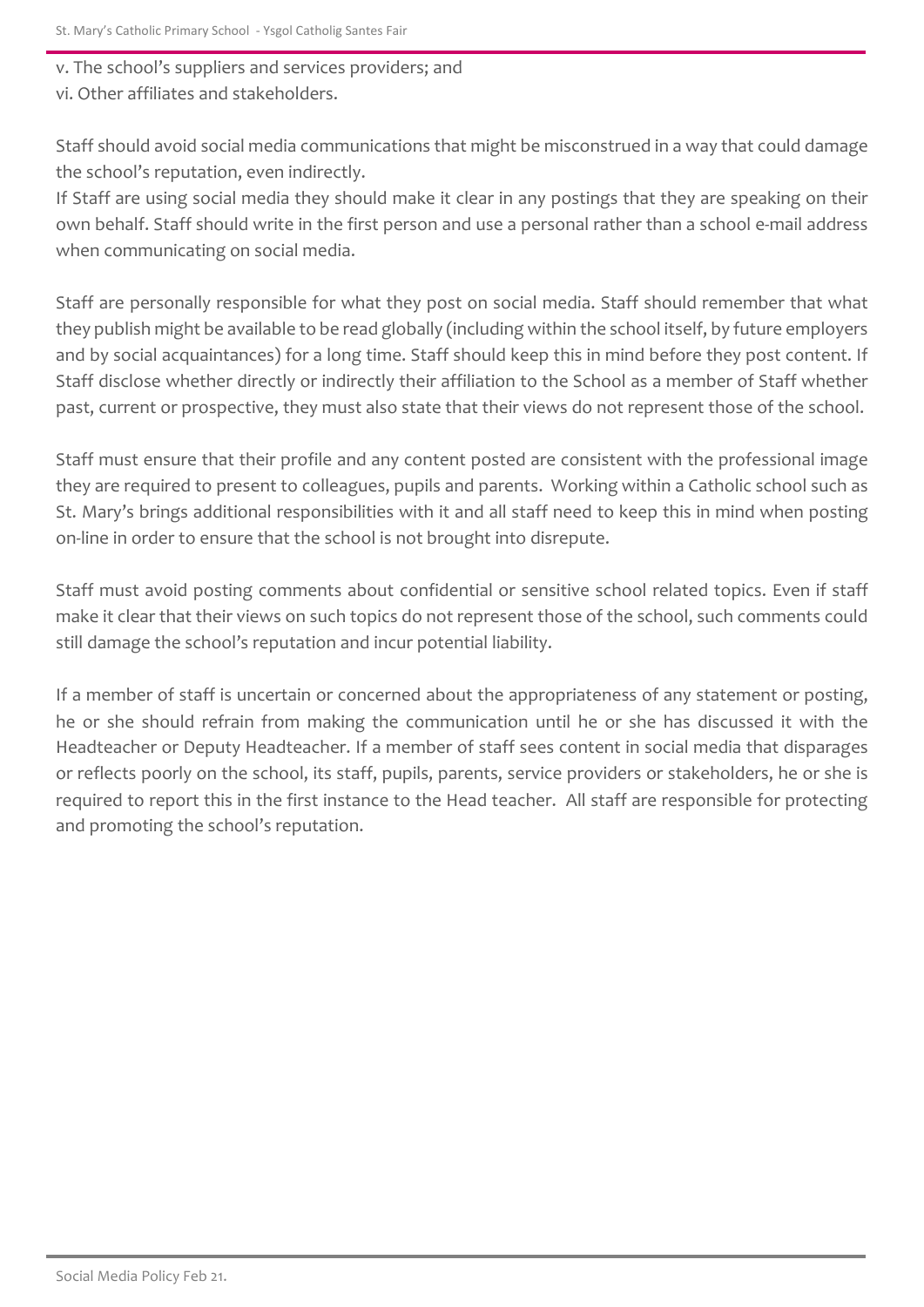## Appendix:

### Advice and Guidance for Parents/Carers.

**What you ought to know about social media and networking for children**.

The more you know about the kind of social networking sites your children belong to and what information they like to share, the more likely you'll be able to keep them safe:

- The age limit to join most social networking sites is 13 (difficult to enforce!)
- The most popular social networks include Facebook, Instagram, YouTube, Twitter, Tumblr, Tiktock, Ask.fm and Snapchat; sites aimed at younger children also have a social networking element.
- Many sites include an instant message function that allows private conversations between site members.
- You can create 'privacy settings' on most social networking sites, so only close friends can search for your children, tag them in a photograph or share what they post.
- Most social networking sites have an app, which means your children will have access to the social network from their (or your) smartphone or tablet.
- Facebook, for example, has a setting that allows your children to approve or dismiss tags that people add to their posts.
- Information shared between friends can be easily copied and may spread widely.
- It isn't easy to take back information once it's online, and it can be impossible to recover after someone has shared it.
- Not everyone your child meets online will be who they say they are.

Chat rooms and forums are one of the places that online groomers visit to connect with children; they can also be places where people use a lot of sexual language and engage in online flirting. What are the risks that children may need to deal with? Unless used appropriately, children are at real risk of exposure to the following:

- Violent, sexual and pornographic content.
- Inaccurate or false information, and extreme views.
- Harmful behaviours, including self-harm, anorexia and suicide.
- Oversharing of personal information.

• Bullying, intimidating or frightening behaviour, including actively or unintentionally getting involved in this conduct.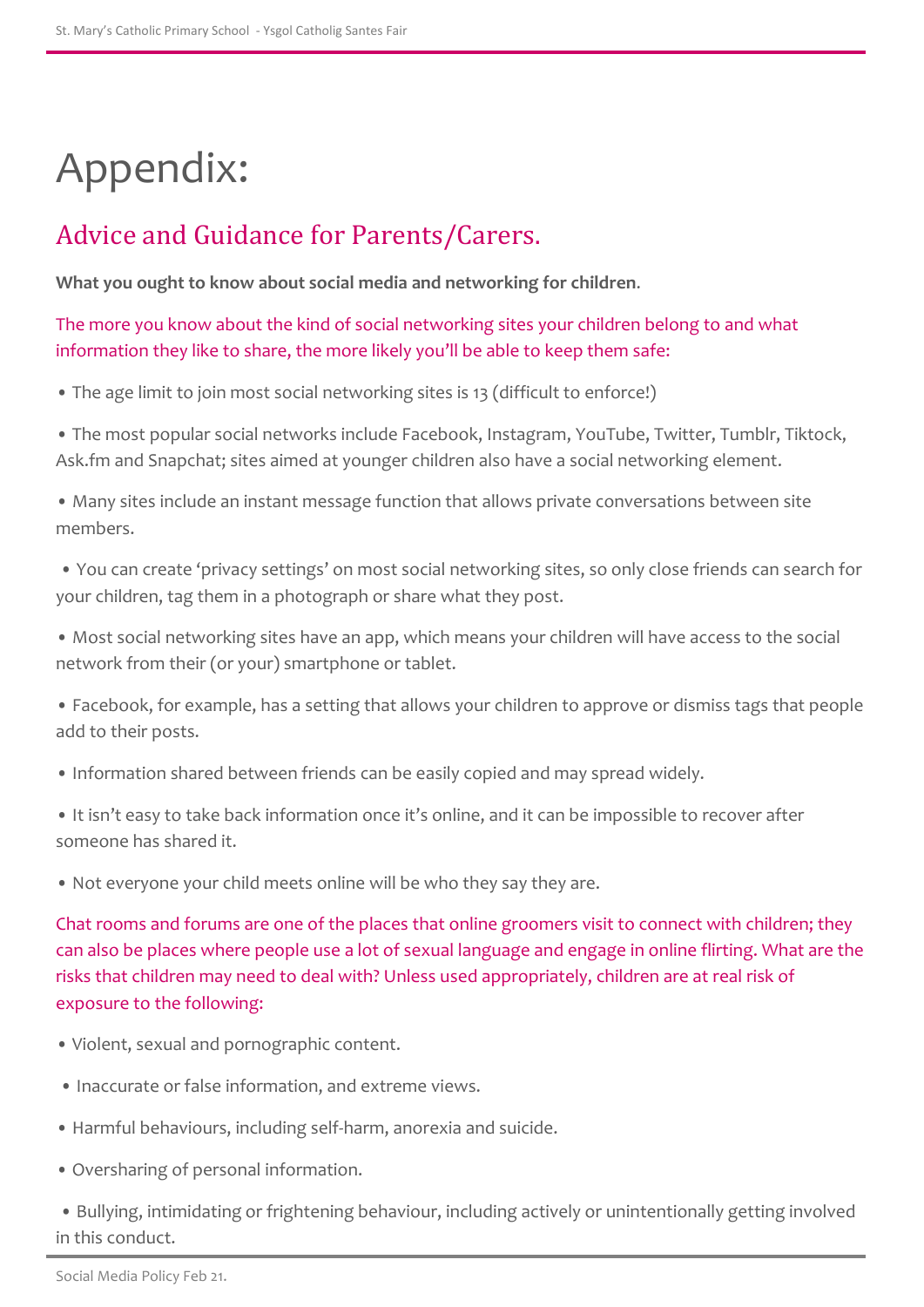Fake profiles that people use for mischief-making, sexual grooming, stalking, blackmail, extortion, identity theft or hacking. How such exposure could affect children will be affected in many ways, but here are the most common:

- Fearing they will miss out, which may lead to excessive use.
- Getting upset by things they have seen and being uncertain what to do about it.
- Engaging, or being pressurised into engaging, in more risky behaviour.
- Developing unrealistic ideals of body image and gender.
- Being subjected to peer pressure that is difficult to handle.

Creating an online reputation, which may create problems in the future. Keeping your children safe on social networks There is no guarantee to keeping children entirely safe, but there are some golden tips:

- Educate yourself on what the various social networks and apps do
- Ask your children to show you which social media sites they use and what they like about them

• Agree with your children when they can join a social networking site and create their profile with them

• Help them to set privacy, location and tagging settings

• Show them how to report people and inappropriate conversations using the 'help' or 'report' tab, and keep a copy of the conversation as evidence

• Teach your children how to block or ignore people (or learn how to do this together), and create a sentence with your children that they can use if they wish to exit an online conversation that makes them uncomfortable

- Set boundaries about which sites they can use and for how long
- Teach your children not to share any personal details (eg passwords, their real names and their schools)
- Use the site yourself you can be your children's friend on Facebook or follower on Twitter
- Explain that friends should be people they know and meeting people they know only online can be dangerous

• Report directly to the Child Exploitation and Online Protection (CEOP) if someone is trying to meet up with your child, or if you think your child is in immediate or imminent danger

• Set rules about what they should and shouldn't post

• Visit the social media sites and familiarise yourself with each site's online safety guidelines; Facebook, Twitter, Instagram and Snapchat all have safety and reporting facilities

• Encourage your children to talk to you if they see anything that upsets them.